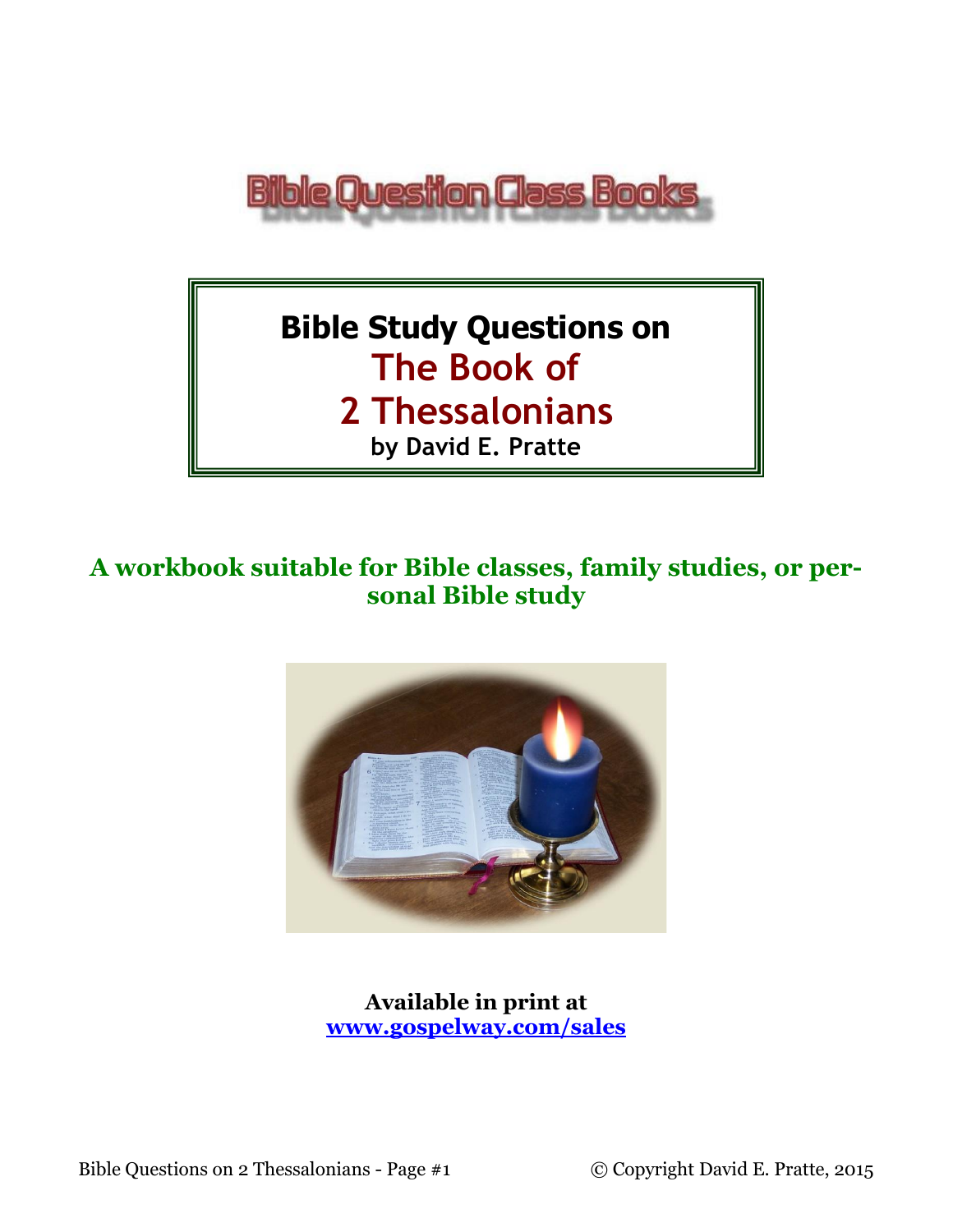*Bible Study Questions on the Book of 2 Thessalonians: A workbook suitable for Bible classes, family studies, or personal Bible study*

> © Copyright David E. Pratte, 2015 All rights reserved

**Printed books, booklets, and tracts available at [www.gospelway.com/sales](https://www.gospelway.com/sales) Free Bible study articles online at [www.gospelway.com](http://www.gospelway.com/) Free Bible courses online at [www.biblestudylessons.com](http://www.biblestudylessons.com/) Free class books at [www.biblestudylessons.com/classbooks](http://www.biblestudylessons.com/classbooks) Free commentaries on Bible books at [www.biblestudylessons.com/commentary](https://www.biblestudylessons.com/commentary) Contact the author at [www.gospelway.com/comments](http://www.gospelway.com/comments)**

**Note carefully: No teaching in any of our materials is intended or should ever be construed to justify or to in any way incite or encourage personal vengeance or physical violence against any person.**

## **"He who glories, let him glory in the Lord" – 1 Corinthians 1:31**

Scripture quotations are generally from the New King James Version (NKJV), copyright 1982, 1988 by Thomas Nelson, Inc. used by permission. All rights reserved.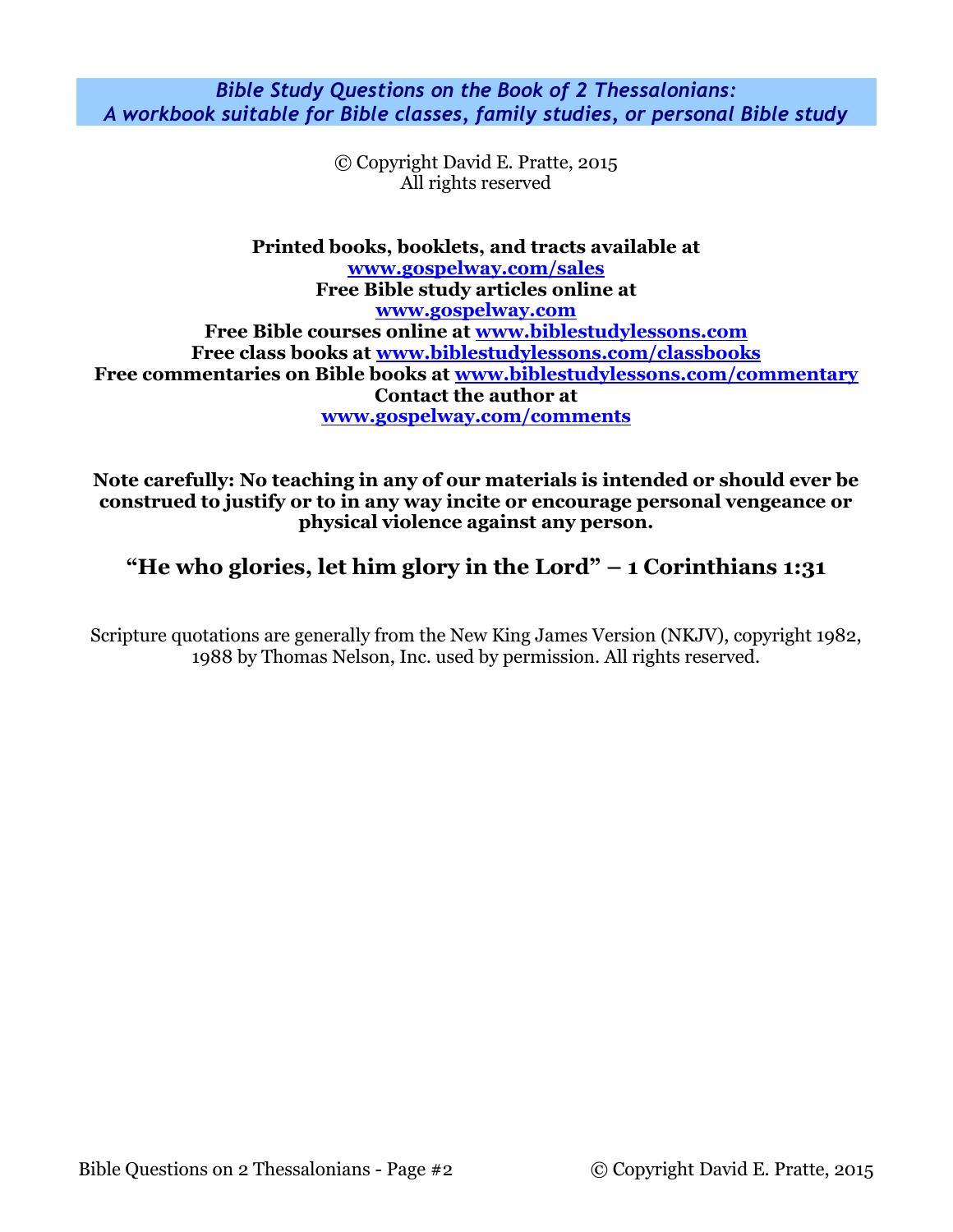### **Other Books by the Author**

#### **Topical Bible Studies**

*Growing a Godly Marriage & Raising Godly Children Why Believe in God, Jesus, and the Bible? (evidences) The God of the Bible (study of the Father, Son, and Holy Spirit) Grace, Faith, and Obedience: The Gospel or Calvinism? Kingdom of Christ: Future Millennium or Present Spiritual Reign? Do Not Sin Against the Child: Abortion, Unborn Life, & the Bible True Words of God: Bible Inspiration and Preservation*

#### **Commentaries on Bible Books**

*Genesis Joshua and Ruth Judges 1 Samuel 2 Samuel Ezra, Nehemiah, and Esther Job Proverbs Gospel of Mark* 

*Gospel of John Acts Romans Ephesians Philippians and Colossians Hebrews James and Jude 1 & 2 Peter*

#### **Bible Question Class Books**

*Genesis Joshua and Ruth Judges 1 Samuel 2 Samuel Ezra, Nehemiah, and Esther Job Proverbs Ecclesiastes Isaiah Gospel of Matthew Gospel of Mark*

*Gospel of Luke Gospel of John Acts Romans 1 Corinthians 2 Corinthians and Galatians Ephesians and Philippians Colossians, 1&2 Thessalonians 1 & 2 Timothy, Titus, Philemon Hebrews General Epistles (James - Jude) Revelation*

#### **Workbooks with Study Notes**

*Jesus Is Lord: Workbook on the Fundamentals of the Gospel of Christ Following Jesus: Workbook on Discipleship God's Eternal Purpose in Christ: Workbook on the Theme of the Bible The Family Reading Booklist*

#### **Visit our website at [www.gospelway.com/sales](https://www.gospelway.com/sales) to see a current list of books in print.**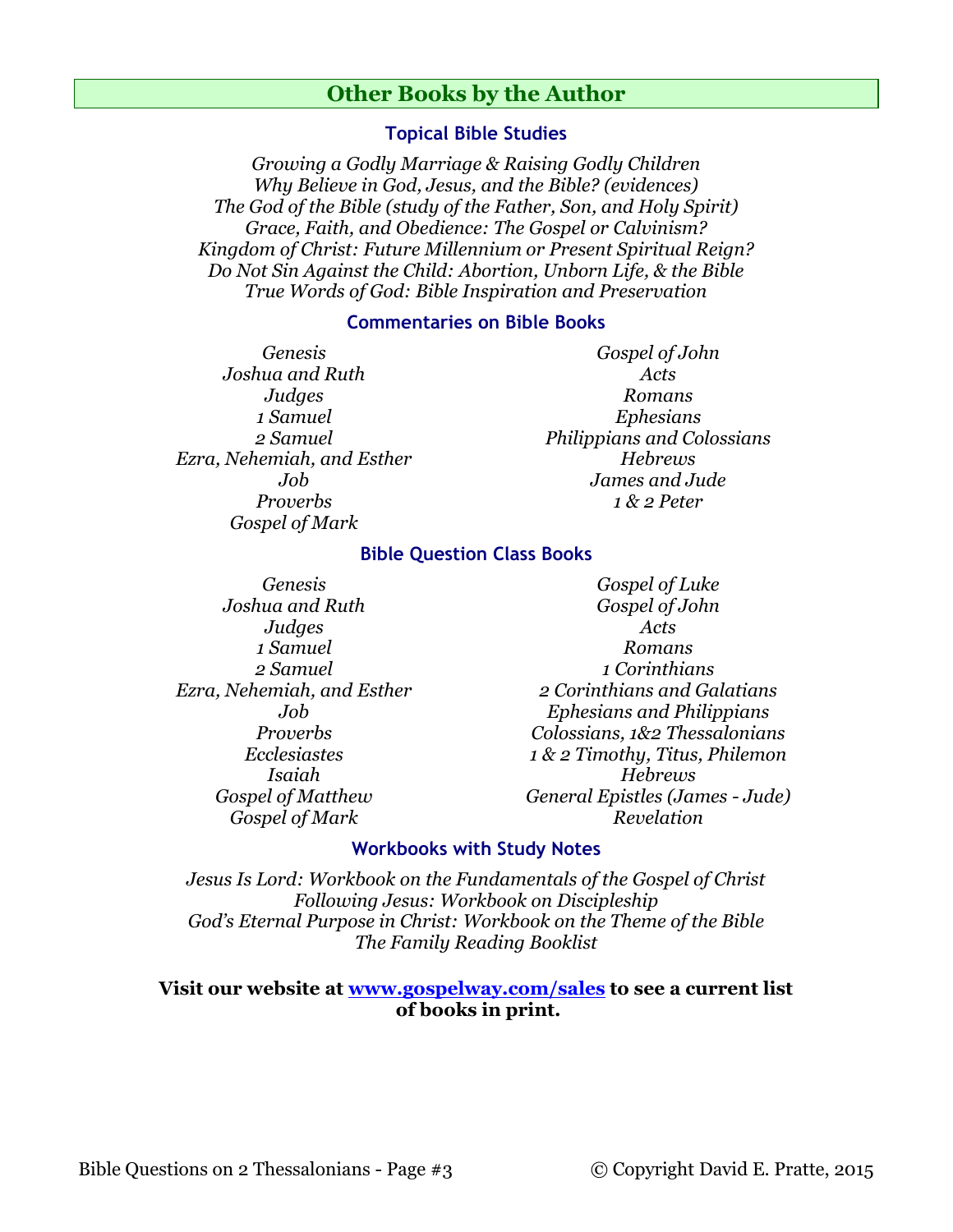## **Bible Study Questions on the Book of 2 Thessalonians**

Introduction:

This workbook was designed for Bible class study, family study, or personal study. The class book is suitable for teens and up. The questions contain minimal human commentary, but instead urge students to study to understand Scripture.

Enough questions are included for teachers to assign as many questions as they want for each study session. Studies may proceed at whatever speed and depth will best accomplish the needs of the students.

Questions labeled "think" are intended to encourage students to apply what they have learned. When questions refer to a map, students should consult maps in a Bible dictionary or similar reference work or in the back of their Bibles. (Note: My abbreviation "*b/c/v*" means "book, chapter, and verse.")

For class instruction, I urge teachers to assign the questions as homework so students come to class prepared. Then let class time consist of *discussion* that focuses on the Scriptures themselves. Let the teacher use other Scriptures, questions, applications, and comments to promote productive discussion, not just reading the questions to see whether they were answered "correctly." Please, do *not* let the class period consist primarily of the following: "Joe, will you answer number 1?" "Sue, what about number 2?" Etc.

I also urge students to emphasize the *Bible* teaching. Please, do not become bogged down over "What did the author mean by question #5?" My meaning is relatively unimportant. The issue is what the Bible says. Concentrate on the meaning and applications of Scripture. If a question helps promote Bible understanding, stay with it. If it becomes unproductive, move on.

The questions are not intended just to help students understand the Scriptures. They are also designed to help students learn good principles of Bible study. Good Bible study requires defining the meaning of keywords, studying parallel passages, explaining the meaning of the text clearly, making applications, and defending the truth as well as exposing religious error. I have included questions to encourage students to practice all these study principles.

Finally, I encourage plain applications of the principles studied. God's word is written so souls may please God and have eternal life. Please study it with the respect and devotion it deserves! For whatever good this material achieves, to God be the glory.

#### **Bible study commentary and notes to accompany many of our workbooks are available at [www.gospelway.com/sales](https://www.gospelway.com/sales)**

© David E. Pratte, November 10, 2020

**Workbooks, commentaries, and topical studies for sale in print at [www.gospelway.com/sales](https://www.gospelway.com/sales)**

**To join our mailing list to be informed of new books or special sales, contact the author at [www.gospelway.com/comments](http://www.gospelway.com/comments)**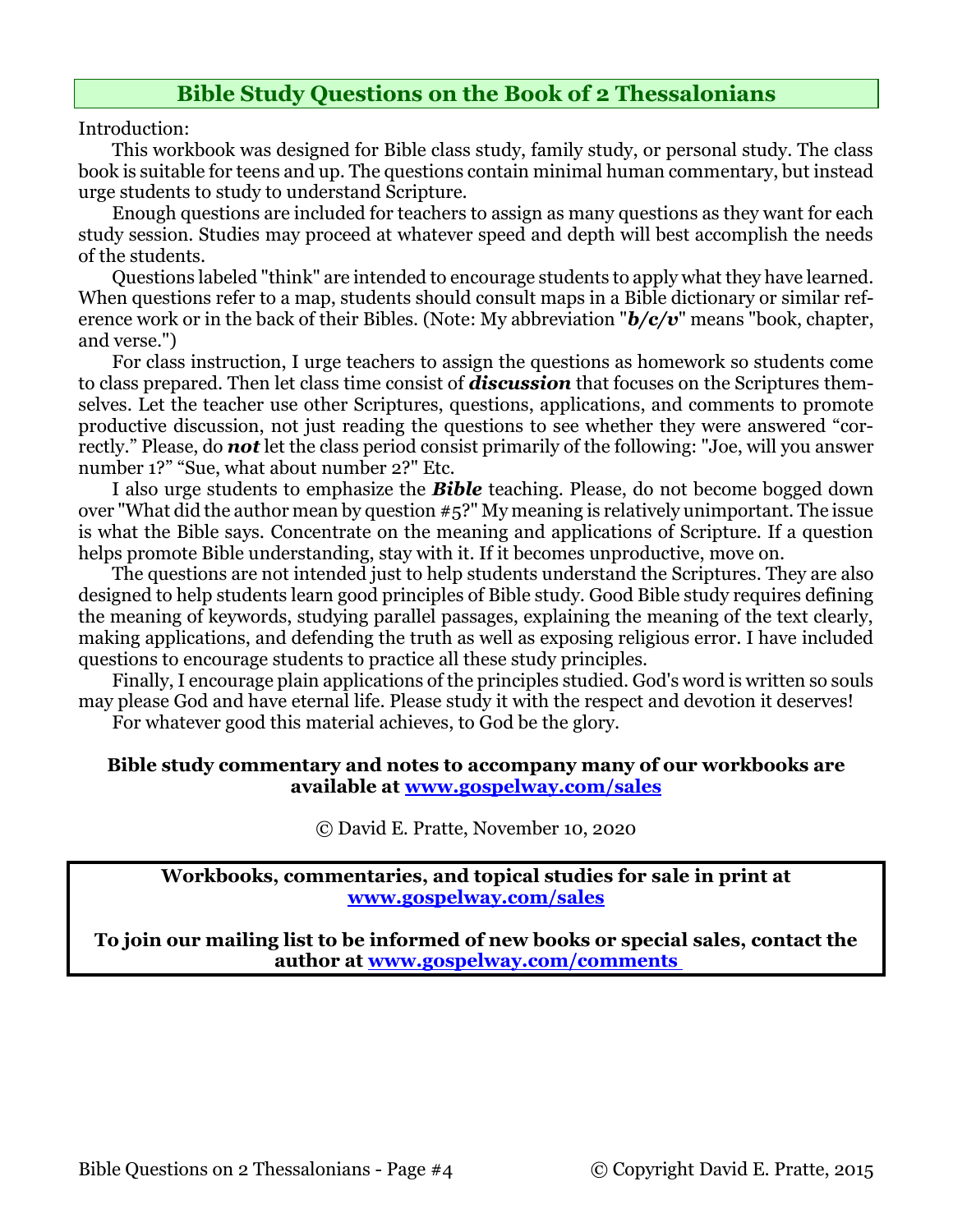## **Assignments on 2 Thessalonians 1**

Please read the whole book of 2 Thessalonians at least once as we study chapter 1. Answer the following questions on chap. 1

1. Who wrote 2 Thessalonians – 1:1 (compare 1 Thessalonians)? Who was with him? (Think: Who is Silvanus? Compare 1 Thess. 1:1.)

2. To whom is the epistle addressed (compare 1 Thess. 1)? (Think: Review what is known about this church, and study when the letter was written.)

3. Skim the book and state its theme. Relate it to 1 Thessalonians.

4. For what did Paul give thanks – 1:3? Where else has he discussed their faith and love? (Think: What does this show about faith?)

5. List other *passages* about love of the brethren.

6. In what did Paul glory  $-1:4$ ? How might this relate to verse 3? (Think: In what sense is it proper to glory in people?)

7. *Define* "manifest." What was made manifest – 1:5? (Think: What was making this manifest? Study the context, especially verses 6,7, and explain how this can be true.)

8. For what did they suffer? For what should they seek to be worthy?

Bible Questions on 2 Thessalonians - Page #5 © Copyright David E. Pratte, 2015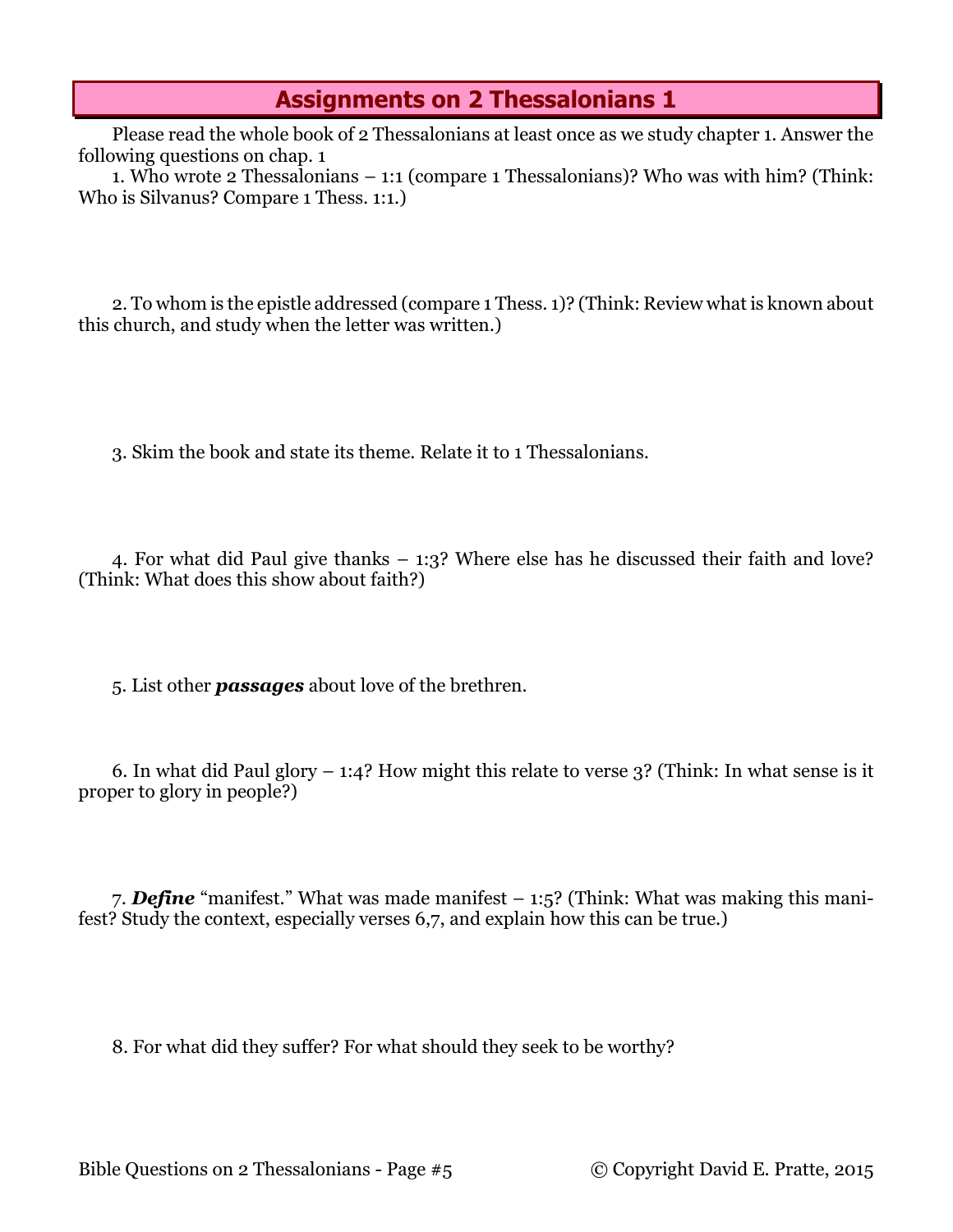9. What is righteous for God to do (1:6; compare verse 5)? According to verses 6,7, who is being troubled (afflicted) now, and who will be later?

10. *Application*: Explain the sense in which it is righteous for God to do this. How would this knowledge help the Thessalonians?

11. List other passages about the punishment of the wicked.

12. *Case Study:* A friend says a loving God would never punish the wicked in eternity. How would you respond?

13. What do those who are now afflicted receive later -1:7? When do they receive this?

14. List other passages about the second coming of Jesus. (Think: What passages say He will come with angels?)

15. Who will be punished when Jesus returns – 1:8,9?

16. *Application:* What application can be made of 1:8 to the doctrine of salvation by faith alone?

17. *Define* the terms: vengeance, punishment, destruction.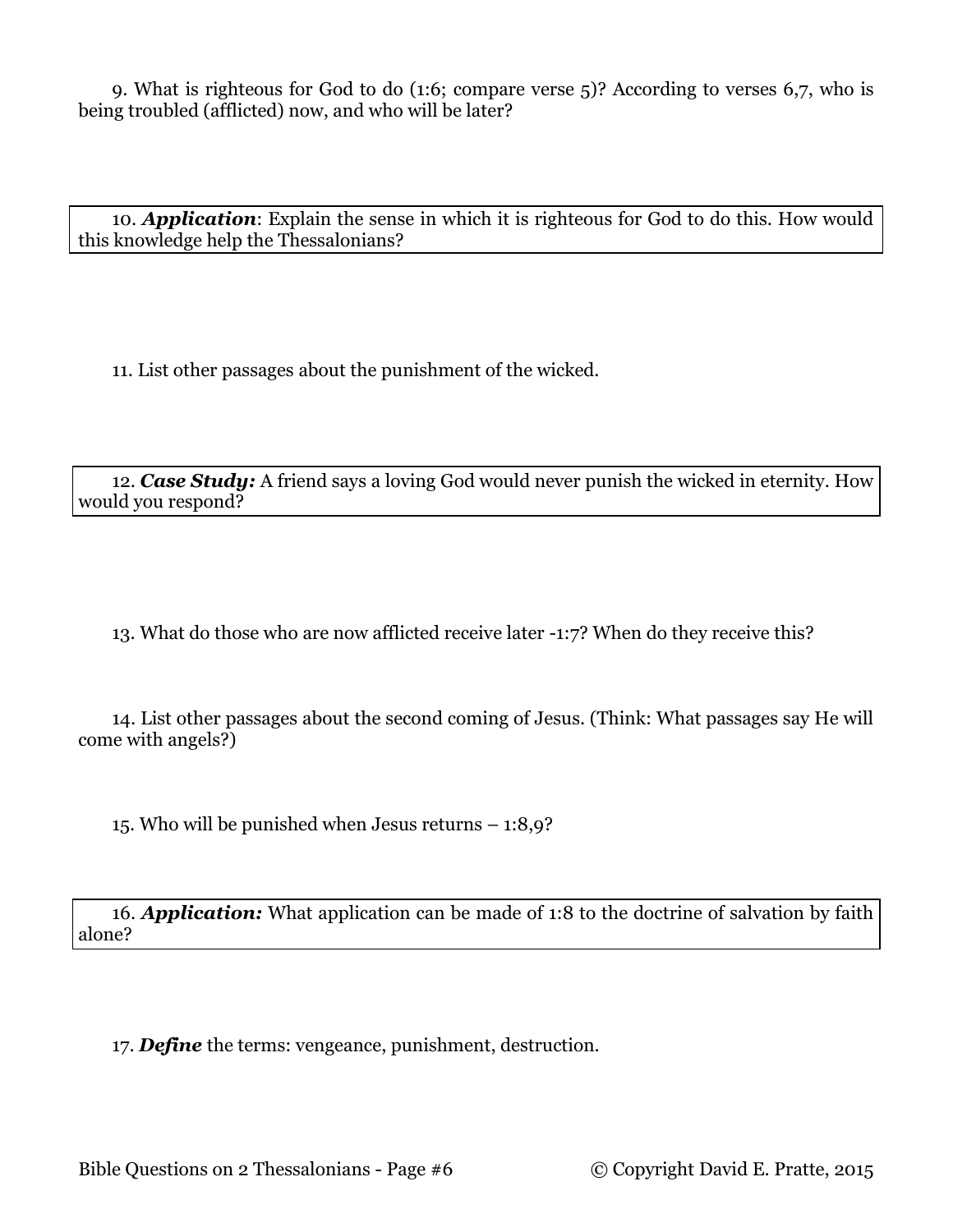18. *Case Study:* Suppose you hear a preacher say that "destruction" means annihilation or complete non-existence, so the punishment of the wicked is that they will simply cease to exist. How would you respond? (Think: What is the significance of "from the face/presence of the Lord"?)

19. Summarize the punishment of the wicked.

20. When will these things happen – 1:10? What will believers do then?

21. *Special Assignment:* Explain how this passage would console people who wonder why good people suffer in life but other people seem to get away with evil?

22. For what did Paul pray in 1:11?

23. What is our calling? How many good works should we fulfill – 1:11?

24. What will be the result if we fulfill goodness and the work of faith – 1:12?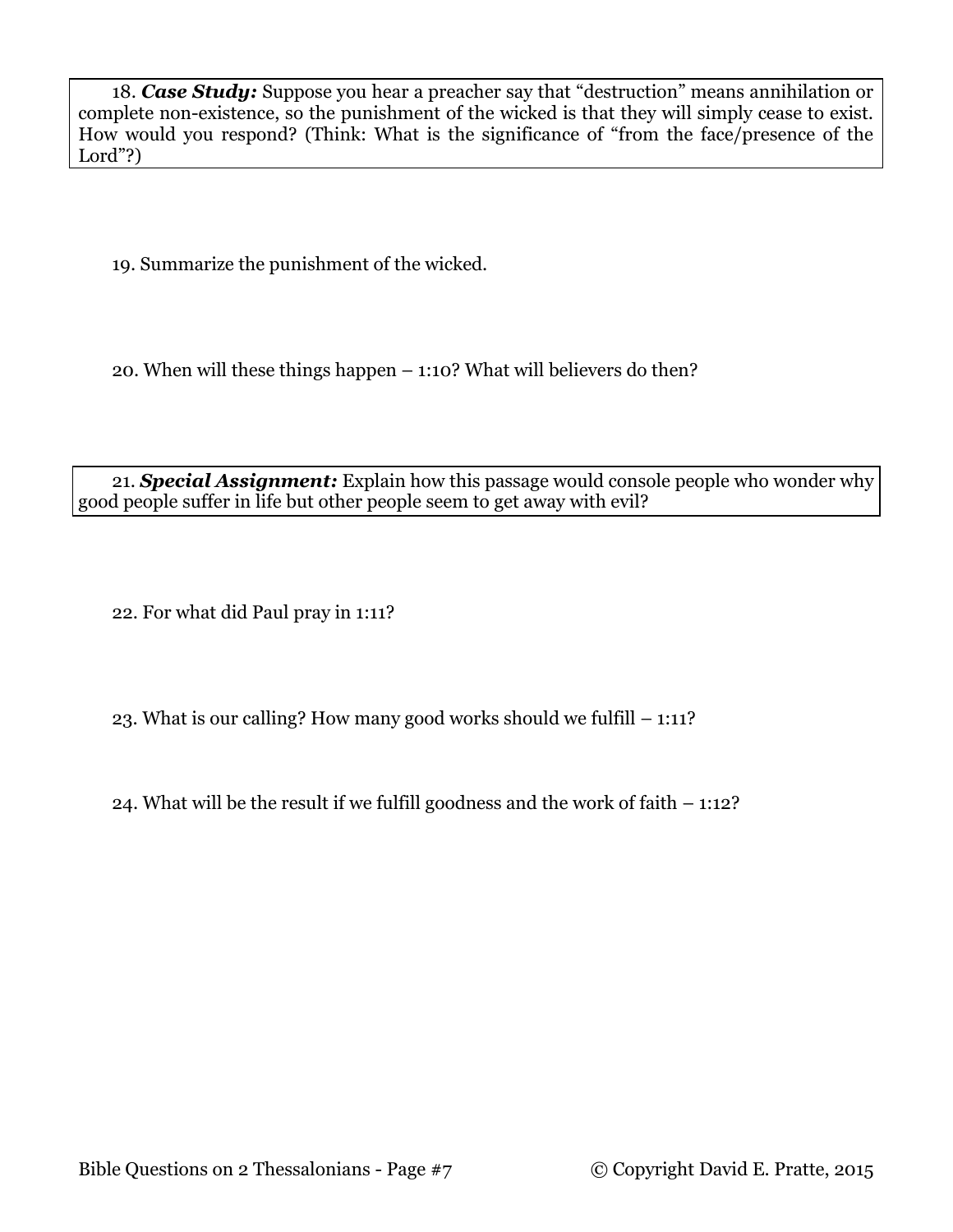## **Assignments on 2 Thessalonians 2**

Please read the whole book of 2 Thessalonians at least once as we study chapter 2. Answer the following questions on chap. 2.

1. What subject is introduced in 2:1? What is meant by our gathering together to Him?

2. List other passages about Jesus' second coming. Where else is it discussed in 1 & 2 Thessalonians?

3. What belief did Paul warn them against (2:2; study other translations)? (Think: What had Paul taught in 1 Thessalonians about the time of Jesus' coming?)

4. What methods may have been used to trouble the Thessalonians about this? Explain them.

5. What event(s) does Paul predict must precede Jesus' coming – 2:3? (Think: What can we learn about the danger of deceit?)

6. List other passages about falling away or apostasy. Explain the idea involved.

7. What terms are used to describe the "man" involved in this falling away? *Define* and explain the significance. (Note: Please study the whole context before making specific application regarding who this "man" is and what "falling away" is described here.)

8. *Special Assignment:* As the study proceeds, make a list of characteristics of this "man" and the falling away. We will use this list to try to identify him/it.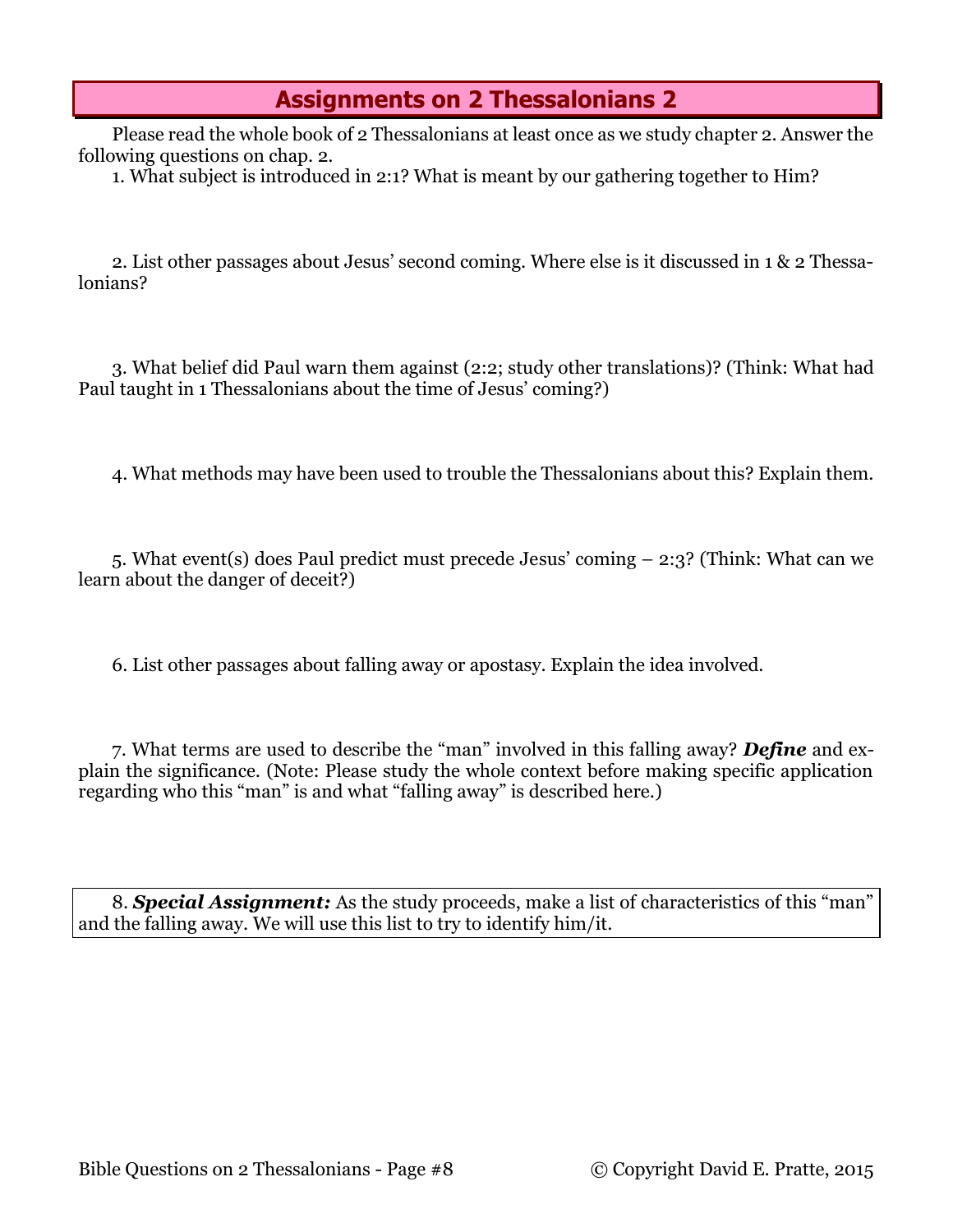9. What relationship does the "man" discussed here have to God – 2:4? What does this tell you about him? (Think: What is the temple of God? See parallel references.)

10. What does Paul remind them of in 2:5?

11. Why had the man of sin not been revealed already – 2:6? How long would this continue – 2:7?

12. What does 2:7 show about when this apostasy began?

13. *Define* "mystery" and "lawlessness" (or "iniquity"). What do we learn about the apostasy from these expressions?

14. What expression is used for the man of sin in 2:8,9?

15. *Special Assignment:* Connect verses 7-9 to verse 4. List some ways that one who is lawless might exalt himself above God or show himself that he is God.

16. Connect verse 8 to verses 6,7. When will the lawless one be revealed?

17. What will the Lord do to the lawless one?

18. What "coming" is referred to in 2:8? How does this relate to Paul's point in verses 1-3?

19. What will characterize the lawless one according to 2:9?

20. List Bible examples of lying wonders.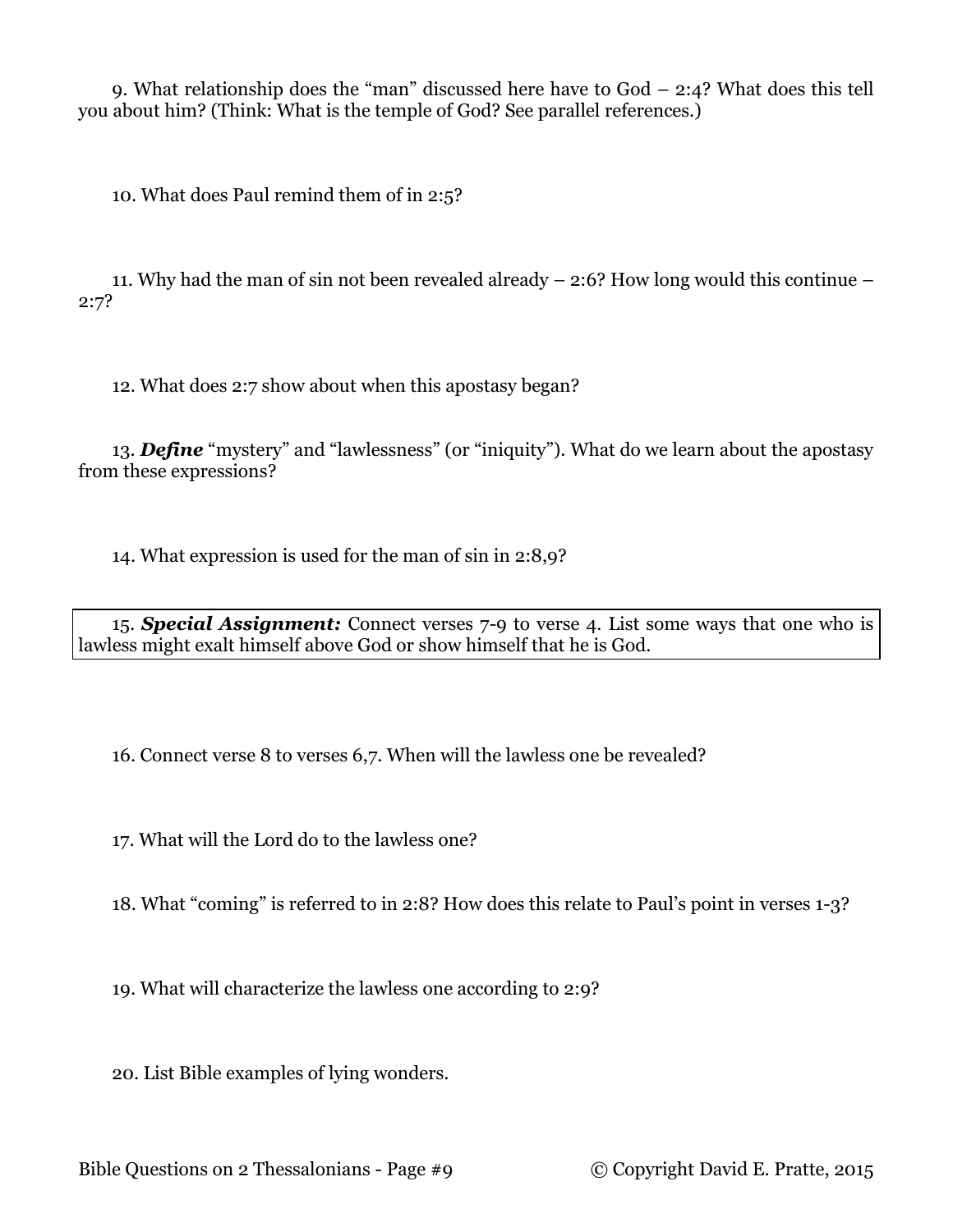21. What is the purpose of miracles? How can one distinguish real miracles from lying miracles?

22. *Special Assignment:* Examine your summary of facts about this apostasy. List the possibilities of who/what it might refer to, and give evidence for each possibility.

23. What characteristic of the mystery of lawlessness is described in 2:10?

24. List other *passages* about the danger of deception and the deceptive methods of false teachers.

25. Why do people accept such false teachings – 2:10-12?

26. List other *passages* about the importance of truth.

27. What will be the destiny of those who accept these deceptions?

28. What will God send these people? Why?

29. *Special Assignment:* List other examples in which God used evil people for His purposes. Does He make people become evil? How could a good God send a delusion to people?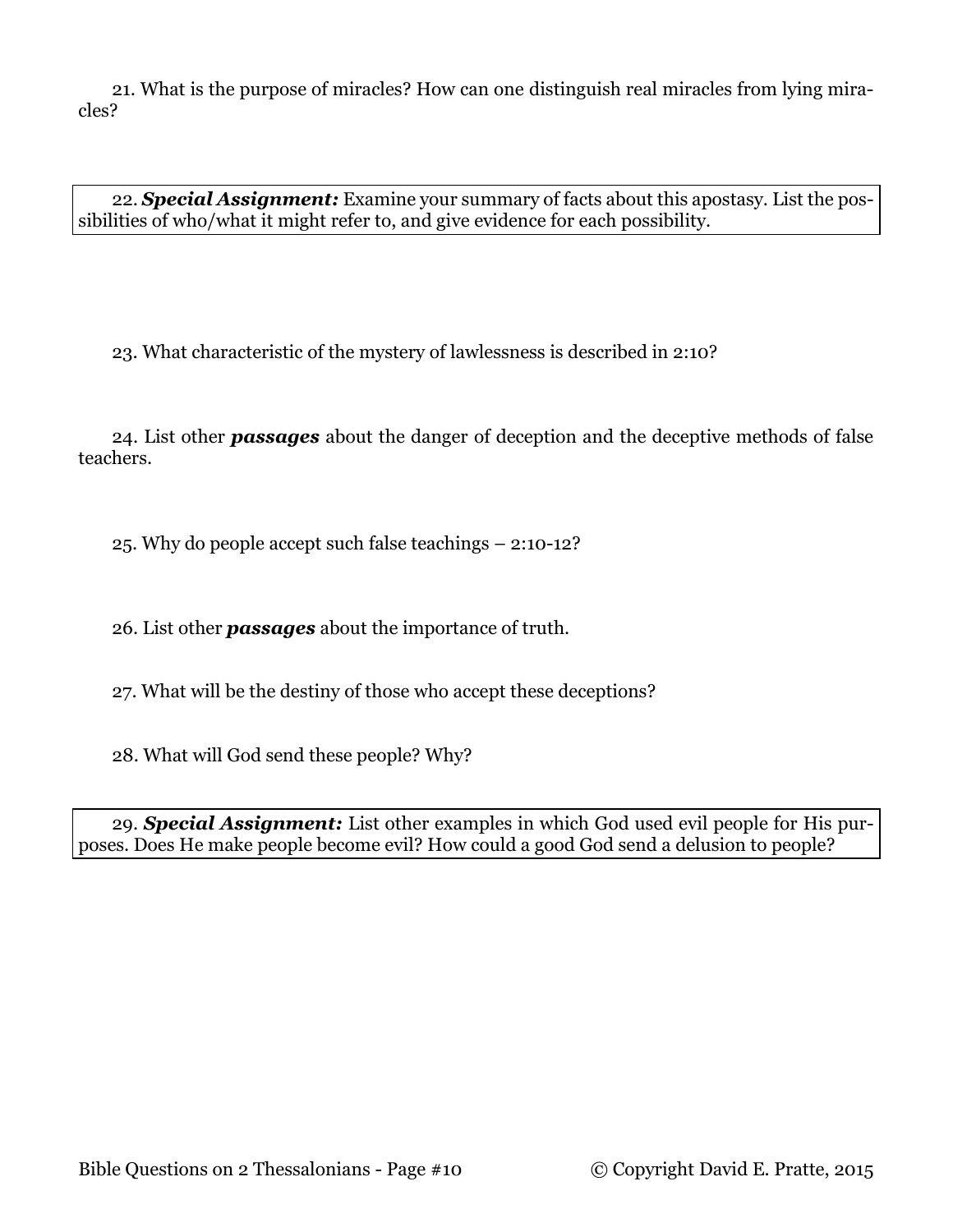30. In contrast to 2:10-12, what did God do for some people in 2:13?

31. List other *passages* about how God chooses or elects people.

32. *Define* "sanctification." List other *passages*.

33. How are we called to be chosen for salvation – 2:14? Give other *passages* describing how this happens.

34. What do we receive as a result of this calling?

35. *Special Assignment:* According to the context and other passages, are we chosen to salvation conditionally or unconditionally. Prove you answer.

36. *Define* tradition. What did Paul say to do with it – 2:15?

37. List other *passages* about tradition.

38. *Special Assignment:* Summarize the Bible teaching about tradition, harmonizing verses that say to follow it with those that warn against it.

39. *Case Study:* The Catholic church claims that verse 15 justifies oral tradition as authority for church doctrine today. How would you respond?

40. What request did Paul make in 2:6,17? (Think: Why did the Thessalonians need to have hope and be established?)

Bible Questions on 2 Thessalonians - Page #11 © Copyright David E. Pratte, 2015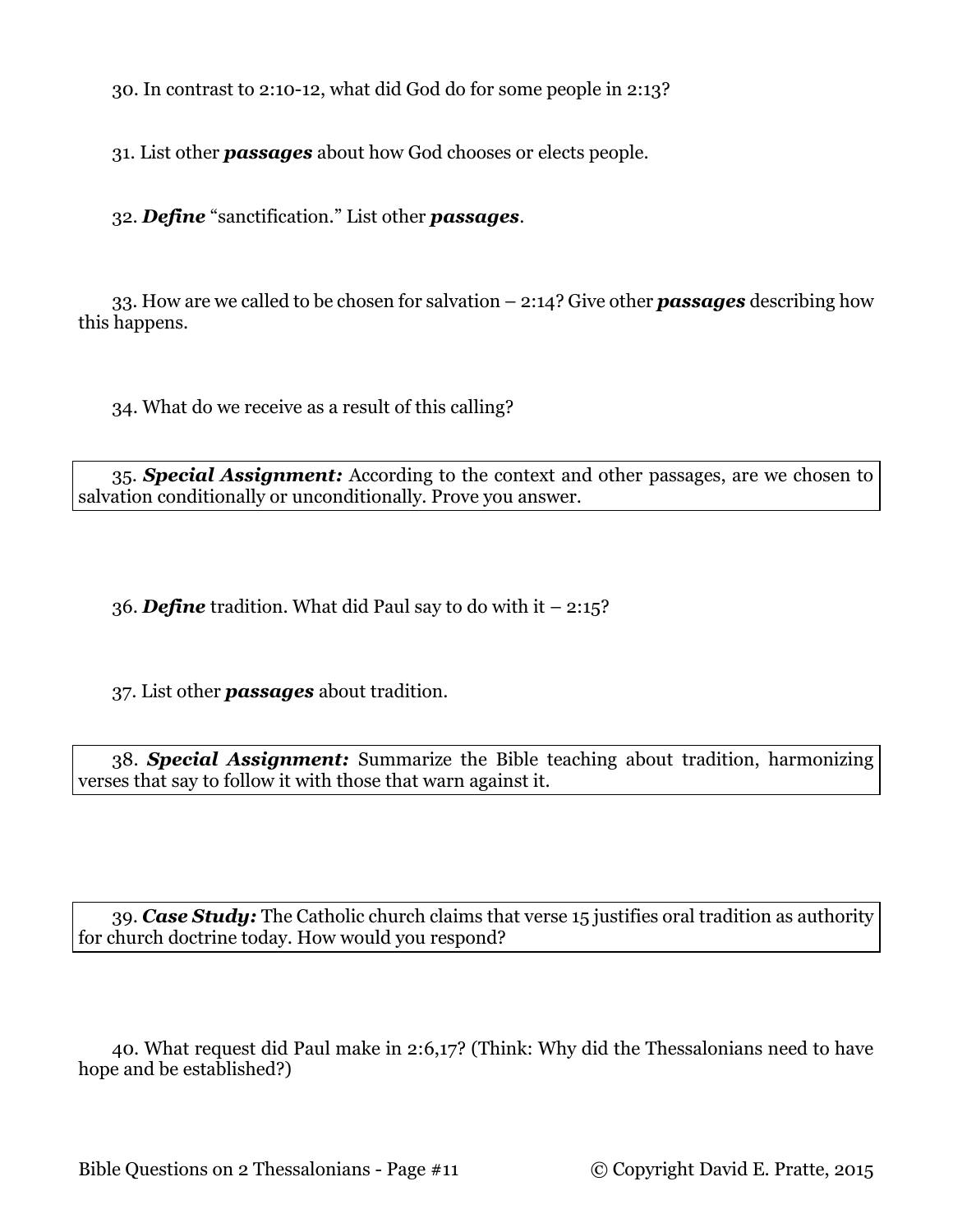## **Assignments on 2 Thessalonians 3**

Please read the whole book of 2 Thessalonians at least once as we study chapter 3. Answer the following questions on chap. 3.

1. For what should they pray – 3:1? Where else had Paul requested prayers for himself?

2. Study several translations of 3:1. What should we want to happen to the gospel? Why?

3. From what kind of men did Paul hope to be delivered – 3:2? (Think: What kind of problems can such men cause?)

4. What will God do for His people – 3:3? Why is this important? (Think: Does this prove we cannot be lost? Explain.)

5. What confidence did Paul have in the Thessalonians – 3:4?

6. What qualities should we develop in our hearts  $-3:5$ ? (Think: Why are these important?)

7. What instruction did Paul give in 3:6 (note the connection to 3:14,15)?

8. How did Paul emphasize the importance of this instruction?

9. *Special Assignment:* List other *passages* about church conduct toward members who sin. Summarize what they teach.

10. List other passages and translations that help explain the meaning of "withdraw" (compare verse 14). *Define* the word. (Think: Who breaks the "fellowship" — the church or the sinner? How is it broken? Compare 1 John 1:7. What does the church withdraw?)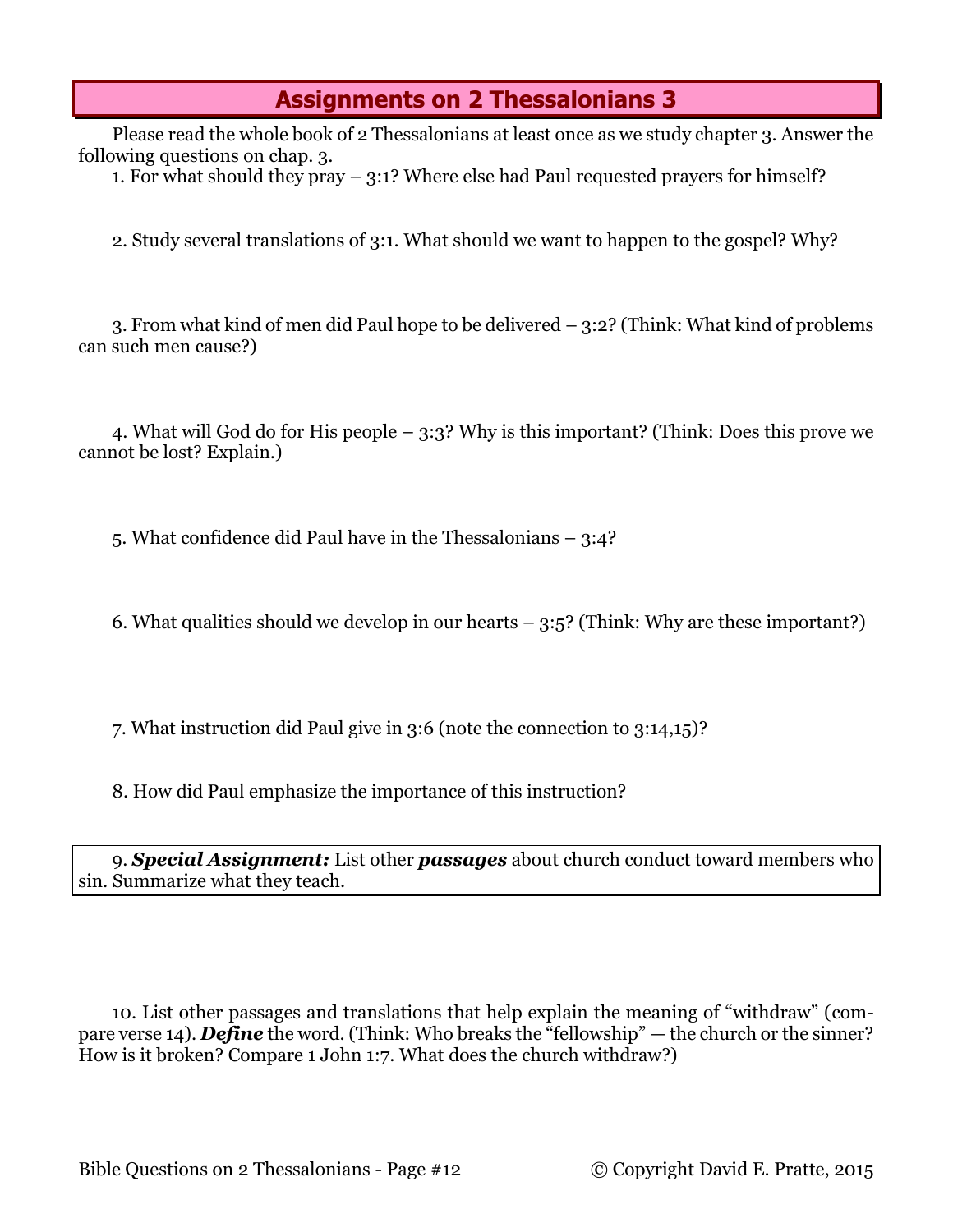11. From how many brethren should the church withdraw – 3:6? (Think: What do other passages say must be done before withdrawal?)

12. Here are a few passages that use various grammatical forms of "order" or "disorder" ("unruly") – you may wish to find others - 1 Thessalonians 5:14; 1 Corinthians 14:40; Colossians 2:5; 1 Corinthians 16:1; Acts 22:10 ("appointed"). *Define* "order" and "disorder."

13. *Special Assignment*: As we study 3:6-15, gather evidence to answer this question: Do verses 6,14,15 teach a *general* principle which is applied in verses 7—12 to a *specific* sin, or do verses 6,14,15 apply *only* to the specific sin of verses 7-12?

14. How else does 3:6 describe those who should be withdrawn from?

15. *Define* "tradition." Where else in 2 Thessalonians have we studied about it? How does verse 6 relate to the earlier references?

16. What kind of disorderly conduct is discussed in 3:7-12?

17. What example had Paul set  $-3:8$ ?

18. List other passages regarding Paul's labor with his hands. (Think: What "authority" does Paul refer to in verse 9?)

19. How should one be treated if he will not work – 3:10? How important is this instruction?

20. List other passages that require people to work.

21. *Application:* Explain and give examples of the application of verse 10.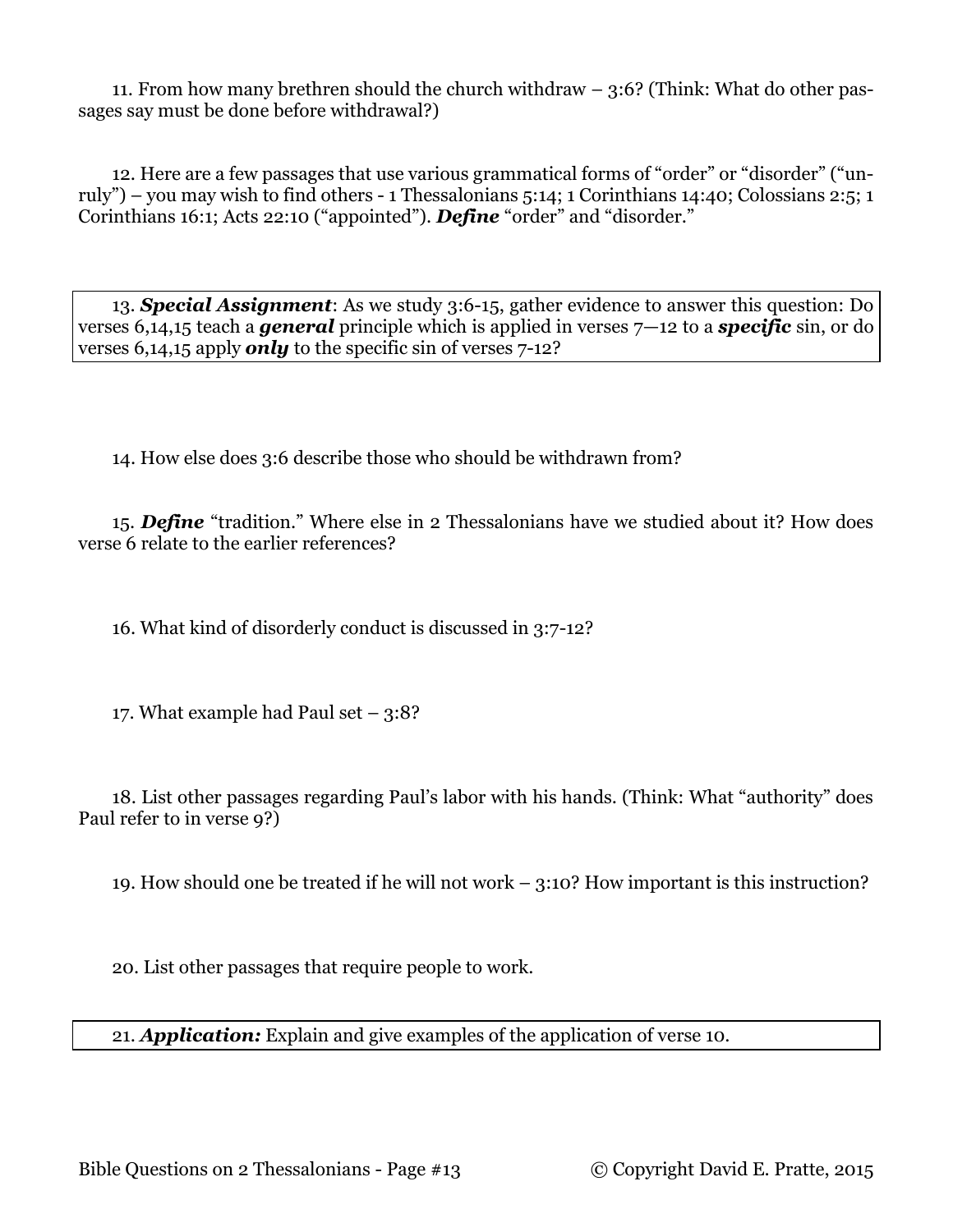22. What specific problem at Thessalonica concerned Paul – 3:11?

23. *Define* "busybody." Why is it often associated with idleness?

24. List other *passages* about busybodies or related sins. (Think: Does "disorderly" in 3:12 refer only to idleness? Is any other sin listed as an example of disorderly conduct? Explain.)

25. What correction should these non-working members make – 3:12?

26. What admonition does Paul give in  $-$  3:13? Why is this needed in context? List other similar passages.

27. Who should be disciplined according to 3:14? Does this refer only to idleness?

28. Explain the meaning of "note" and "do not keep company." Check other translations and similar passages.

29. What effect do we hope this treatment will have on the sinner? Explain.

30. What additional conduct does 3:15 describe? What does this show about our motives? (Think: Remember to complete your list of Bible evidence whether verses 6-15 apply just to the specific sin of idleness or whether it teaches a general principle with many applications including idleness.)

31. How does Paul conclude the letter – 3:16-18? Why was a handwritten salutation important (compare 2:2)?